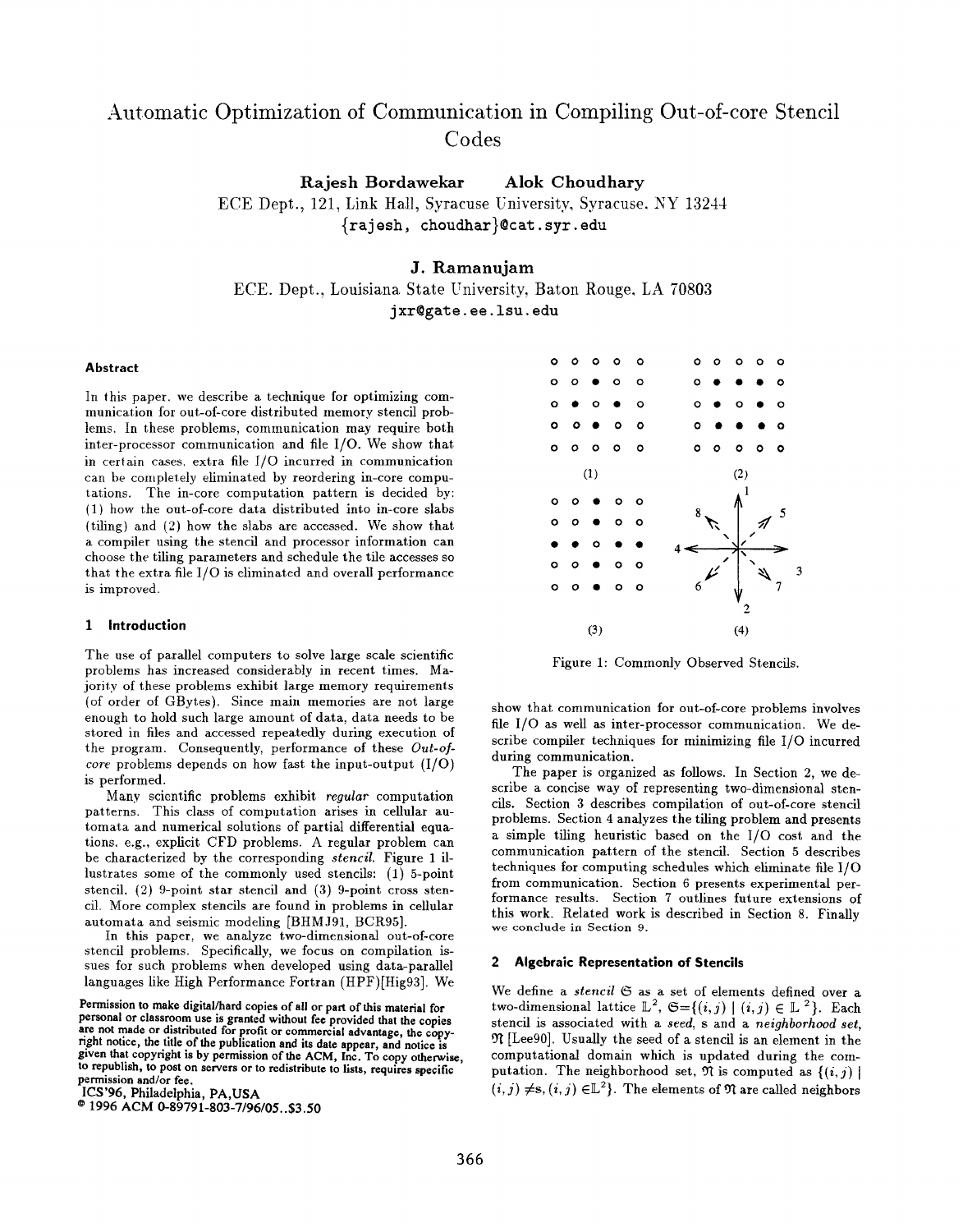of the seed s.

Each element of a stencil can be indexed usine a 2 element vector  $(i, j)$ . For simplicity, we assume that the seed is always situated at the origin  $\vec{0} = (0, 0)$ . Using the seed as the origin, each neighbor can be appropriately indexed. For example, the 5-point cross stencil,  $\mathfrak{S}_5^{\times}$ , can be described by the set  $\mathfrak{S}_5^{\times} = \{(0,0), (1,0), (-1,0), (0,-1), (0,1)\}.$  The corresponding neighborhood set,  $\mathfrak{N}_{\kappa}^{\times}$ , is given by

 $\{(1,0),(-1,0),(0,-1),(0,1)\}.$ 

The stencil matrix  $S$  provides a concise way of representing a given stencil. For a given stencil  $\mathfrak{S}$ , the stencil matrix stores the relative indices of the neighbors. The generalized stencil matrix S is a  $2 \times n$  matrix, where n is the number of directions in which neighbors of the seed may lie. Figure 1:4 illustrates the order in which the directions are indexed. If there are more than one points spanned in a given direction  $(e.g., (1,0) \text{ and } (2,0))$ , only the largest point in that direction is chosen  $((2,0)$  in this case). For example, the stencil matrix for the first-order stencil  $\mathfrak{S}_9^{\star}$  (Figure 1:2),  $\mathcal{S}_9^{\star}$  is given by

|  |  |  |  | $\left(\begin{array}{rrrrrrrr} 0 & 0 & 1 & -1 & 1 & -1 & 1 & -1 \ 1 & -1 & 0 & 0 & 1 & -1 & -1 & 1 \end{array}\right)$ |
|--|--|--|--|------------------------------------------------------------------------------------------------------------------------|

A given stencil can also be represented using the stencildirection matrix  $SD$ . The stencil-direction matrix can be computed from the corresponding stencil matrix using the direction operator  $|| \cdot ||_D$ . Specifically,  $\mathcal{SD}(i, j)=||\mathcal{S}(i, j)||_D$ and  $||x||_D$  is 1 if  $x > 0$ ,  $||x||_D$  is -1 if  $x < 0$  and  $||x||_D$  is 0 if  $x = 0$ . Hence forth, a given stencil  $\mathfrak S$  will be analyzed using its stencil matrices  $S$  and  $SD$ .

A stencil  $G$  is called an *irregular* stencil if the seed s has no neighbors in at least one direction, otherwise, it called regular stencil[BCR95]. In this paper, we focus only on regular stencils.

#### 3 Compiling Out-of-core Stencil Computations

In this section, we focus on stencil computations involving out-of-core arrays. Figure 2 presents an HPF program performing 9-point stencil computation on array A. The global array A is marked OUT.OF\_CORE using a special compiler directive. In this example, array A is distributed in BLOCK fashion in both dimensions. The underlying processor grid consists of nine processors arranged as a  $3 \times 3$  grid (Figure 4:B). Each processor has an out-of-core local array (OCLA) corresponding to the global array A. Computation on the OCLA is carried out in several stages. Each stage reads parts of OCLA into memory, performs computations on the in-core local array (ICLA) and stores the ICLA back in the file (if necessary).

```
REAL A(1023 ,1023) , B(1023,1023)
!HPF$ PROCESSORS P(3,3)
! HPF$ DISTRIBUTE A(BLOCK ,BLOCK) OETO P
!HPF$ OUT_OF_CORE :: A
. . . . . . . . . .
FORALL (1=2: 1022, J=2 : 1022)
    A(I,J) = (A(I,J-1)+A(I,J+1)+A(I+1,J)+A(I-1,J)+A(I+1, J+1)+A(I+1, J-1)+A(I-1, J-1)+A(I-1, J+1))/8
```
Figure 2: HPF Program Fragment performing a 9-point relaxation over an out-of-core array A.

We focus on the compilation of a FORALL statement which

uses the out-of-core array A. For compiling such FORALL statements, we assume the underlying execution model to be the Local Placement Model (LPM) [Bor96]. In the Local Placement Model, each processor stores its OCLA into a separate logical file called the Local Array File (LAF). LPM can be considered as a straight-forward extension of the distributed memory model where the secondary memory is extended to include the file system.

#### 3.1 In-core Communication Method

For the example illustrated in Figure 2, what is the amount of data communicated among processors? Figure 4:A illustrates the data which a processor may be required to fetch from its neighbors and which is required for computation of the entire OCLA (called *overlap* or *ghost* data).

In in-core problems (i.e., when OCLA can fit into memory), the stencil computation illustrated in the Figure 4 requires each processor to communicate its ghost data with its neighbors. This communication pattern is known as nearestneighbor communication $[$  FJL<sup>+88</sup>] and can be easily implemented by exchanging data between processor pairs. Alf regular stencils exhibit the exchange communication pattern.

In out-of-core problems, computation on the OCLA is carried out in steps. Therefore, one can fetch the ghost data for the entire OCLA before the OCLA computation starts or in each step, one can fetch the ghost data for the ICLA. The first method is called Generalized Collective communication method while the latter is called In-core communication method [Bor96]. It has been observed that for stencil problems, In-core communication method performs better [Bor96], therefore, we will focus on the In-core communication method. Figure 3 illustrates the sequential code generated for the Locaf Placement Model using the In-core communication method.

```
DO 10 1=1 , k
Call 1/0 routine to read the ICLA.
Call communication routine for ghost data
DO j = lower-bound, upper-bound
    D0 i = lower-bound, upper-bound
    TEMP_A(i,j)=(A(i,j-1)+A(i,j+1)+A(i-1,j)+A(i+1,j)
    +A(i-1, j-1)+A(i+1, j-1)+A(i+1, j+1)+A(i-1, j+1))/8ENDDO
EEDDO
Call 1/0 routine to store the results.
10 CONTINUE
```
Figure 3: Sequential Output Program for Local Placement Model using the In-core communication method.

Figures 4:B shows ghost areas for two processors for column version of the ICLA. The ghost area is colored using two shades. The ghost area denoted by black represents that data which needs to be fetched from the LAF of the same processor (local ghost area). The lighter shade denotes the data which needs to be fetched from the LAFs of neighboring processors.

In Figure 4:B, for the given ICLA, processor 3 requires data from its top and bottom neighbor (processors O and 6). However, for the similar ICLA, processor 4 requires data from 5 processors; namely, its top, bottom, top-left, topbottom and right neighbor (processors 0,1,3,6 and 7).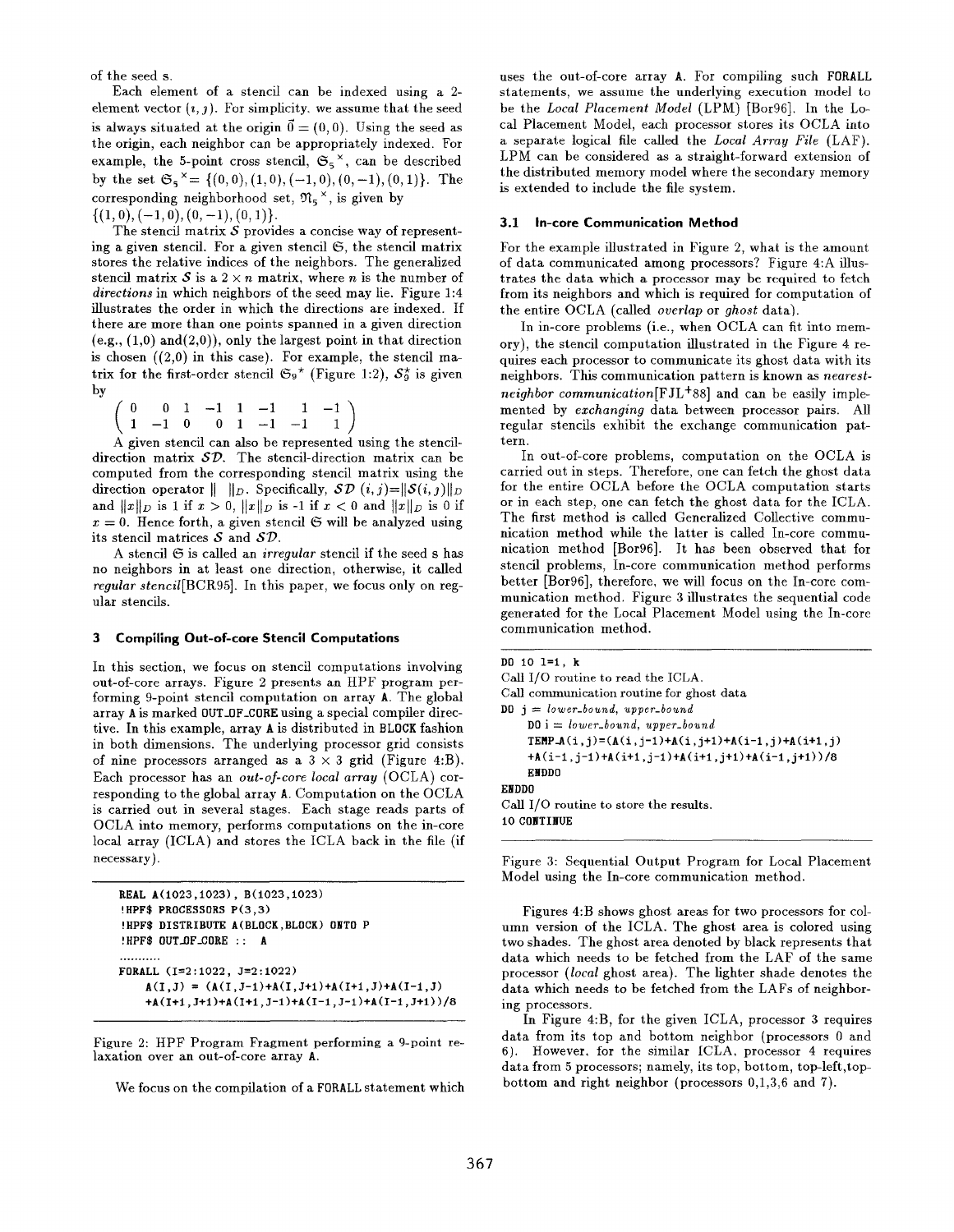

Figure 4: In-core communication Patterns for the stencil  $\mathfrak{S}_{\alpha}^{*}$ 

Next question to ask is. when a processor requests data, where does this data come from? From other processors memory or from its LAF or from the LAF of the requesting processor? To answer these questions. let us make the following assumptions: (I) Each processor has same amount of available memory, (2) Each processor has same lCLA shape and size and (3) All processors execute computations in SPMD fashion. i.e, all processors fetch their ICLAs in the same order.

In Figure 4 processors 3 and 4 are both using the first ICLA. For this ICLA. processor 3 requires data from its top and bottom neighbor (processor O and 6). Since these processors will also be working on the first ICLA, they have the necessary boundary data in their memory and there is no need of fetching it from external file.

However, for the first ICLA. processor 4 needs to communicate with processors 0.1,3,6 and 7. Processor 4 needs to fetch the last column from processor 3 and the corner elements from processors O and 6. Since processor 3 is also working on the first ICLA, it does not have this data in its memory. Hence processor 3 needs to read column from its LAF and send it to processor 4. This results in processor 3 performing extra file accesses. Similarly, processors O and 6 perform extra file accesses. Moreover, processor 4 has to wait until processors 3, 0 and 6 have read the data and sent it to processor 4. This also results in extra overhead. We can conclude the following:

- 1. Amount of data communicated for a processor depends on the logical mapping of the processors. For a given ICLA. amount of data communicated depends on the size. shape and relative location of the ICLA.
- 3. In-core communication method modifies the exchange communication pattern of the stencil computation. In other words, for a given ICLA, it may not be necessary for a processor to exchange the data with its neighbor (processors  $3$  and  $4$ , Figure  $4:B$ ).

One may then ask a natural question- is it possible to eliminate the extra file accesses? To answer this question, let us analyze the corresponding scheduling problem.

#### 3.2 The Scheduling Problem

The extra file accesses are generated because we assume that each processor reads and performs computations on the ICLAS in the same order (for example, in positive x direction). Therefore, the *exchange* communication pattern is no longer applicable. The extra file accesses can be eliminated ifl ghost data for an ICLA of any processor always lies in some other processor's memory. If somehow, we are able to alter the computational ordering such that there are no extra file accesses then we can considerably improve the overall performance.

From Figure 2, we can observe that the basic stencil computation is governed by the semantics of the FORALL statement. By definition, a FORALL statement exhibits copy-incopg-out semantics [Hig93]. As a result, there are no dependencies in the FORALL execution and the FORALL iterations can be executed in any order [Hig93].

In out-of-core problems, the iteration execution order is decided by the order in which the ICLAS are fetched from LAFs. Taking advantage of the copy-m-copy-out semantics of the FORALL. each processor can access its ICLAS in any arbitrary order. Using the stencil and processor information, we can schedule the ICLA accesses so that data to be communicated is always in-core. Since in In-core communication method, communication depends on the ICLA parameters (shape and size), it is important to compute appropriate ICLA parameters before scheduling the ICLA accesses. Formally, we can frame the scheduling problem as follows: Given an out-of-core regular problem with the associated stencil  $G$  and available memory  $M$ , find an access schedule for ICLAS such that extra file accesses are eliminated.

The scheduling problem can be split into two subproblems:

- Tiling Problem: Given the amount of available memory  $\overline{\mathcal{M}}$  and stencil  $\mathfrak{S}$ , compute the ICLA parameters.
- Scheduling Problem: For a given ICLA (tile), generate a ICLA schedule such that extra file accesses are eliminated.

## 4 Tiling Strategies

This section addresses the first part of the ICLA Scheduling Problem, i.e., computing IC LA parameters for a given processor grid, given available memory  $M$  and the computational stencil  $\mathfrak S$  (and its stencil matrices S and  $\mathcal{SD}$ ).

## 4.1 Logical Processor Mapping

The logical processor mapping is provided by the source HPF program using the PROCESSORS directive. Since we assume 2-dimensional processor map, we consider P processors arranged as two-dimensional grid of m rows and n columns. Viewing the processor grid as a collection of points in first quadrant of the two dimensional integer lattice  $\mathbb{L}^2$ , we can assign address  $(i, j)$  to each processor. Each processor is also assigned an index (Figure 4: B). There is a one-to-one mapping between the processor address and the corresponding index. Using the processor indices and the addresses, each processor can find its neighborhood set. The neighborhood set N of a processor  $p_k$  is defined as  $N(p_k) = \{(i', j') \mid (i, j)_{p_i} - (i, j)_{p_k}\}\$ , where  $p_i$  and  $p_k$  are neighbors. The neighborhood set  $N$  can be represented using a matrix called, the Neighbor Matrix  $N$ . In a 2dimensional processor grid, each processor can have upto 8 neighbors, Therefore, the neighbor matrix has 2 rows and 8 columns. Each column represents the normalized address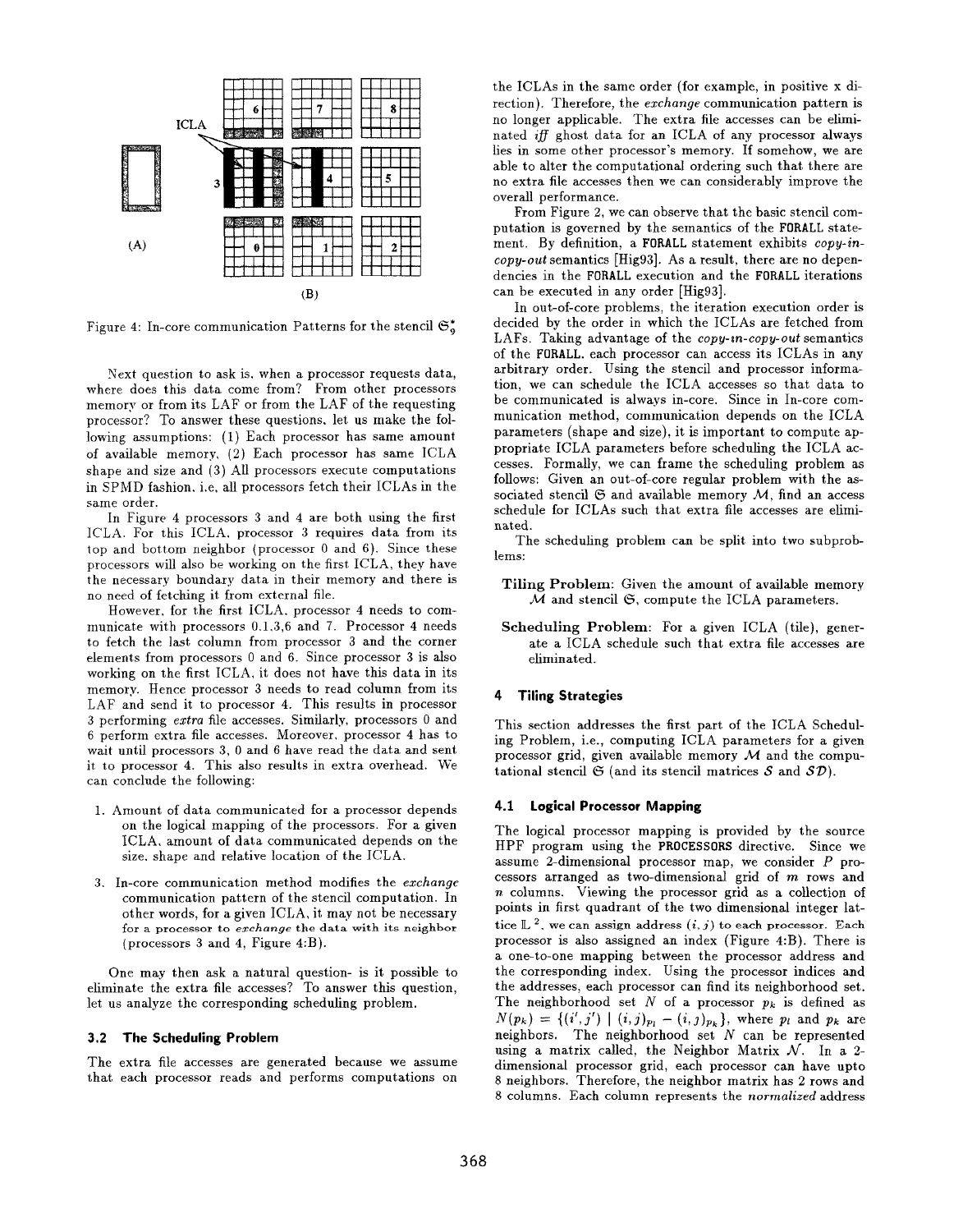

Figure 5: Choosing the Tile Shape. Figure shows the effect of computational stencil on tile shape.

of a neighbor. The neighbors are arranged using the order used to store neighbor information in stencils. Note that unlike the stencil matrices  $S$  and  $SD$ , each processor will have a different  $\mathcal N$  matrix. Any processor using its own address, the index mapping information and the Neighbor matrix  $N$ , can find the indices of its neighbors.

# 4.2 Computing Tiling Parameters

An ICLA (or tile) is a section of the out-of-core array which can fit in the in-core memory. Physically, an ICLA is a sequence of data stored in memory using a predefined storage order (e.g., Fortran column-major), The ICLA parameters determine the logical address space of a given tile. For outof-core problems, this address space forms the local strip $mined$  address space<sup>1</sup>. A tile can be characterized using the following parameters: Size, Dimension, Shape and Position. For a given application, the tile size is decided by the amount of allocated memory and the tiles dimensions are decided by the out-of-core array. Hence the tile size and the dimensions are fixed. However, the tile shape can be adjusted according to the given application. The tile position depends on how the tile accesses are scheduled.

# 4.3 Choosing the Tile Shape

For simplicity, we allow only rectangular tiles in 2-dimension. Shape of a given tile will be decided by the extent in each dimension. The shape of a tile is dependent on:

1. Associated 1/0 Cost: 1/0 cost of a tile is determined by the number of file accesses required to access it. Number of file accesses required for a tile are decided by the amount of contiguous data in the tile. Assuming Fortran storage order, the 1/0 cost of a rectangular tile can be approximated by the number of contiguous columns in that tile. For example, among row and column tiles, row tile will have the largest 1/O cost. Ideally the (rectangular) tile shape should chosen such that it requires minimum 1/0 cost (in other words, the tile should have minimum number of non-contiguous columns). This is called the 1/0 Constraint.

2. Communication Pattern:

The communication pattern in a stencil application is determined by the type of stencil and the logical processor mapping. Consider an asymmetric regular stencil 2 shown in Figure 5. Assume the processors are arranged in a two-dimensional grid. For the given stencil, each processor will have to exchange data with its eight neighbors.

Since each processor has the same tile shape<sup>3</sup>, each tile should be large enough to satisfy the communication requirements of the tiles from the neighboring proces. sors.4 This constraint is called the Communication Constraint. According to the stencil pattern, each processor receives 4 elements per seed from its bottomright neighbor (and sends 4 elements per seed to it's top-left neighbor). Therefore, the tile should contain at least 4 elements on its diagonal. Similar constraints should be also satisfied for the remaining stencil directions. Figure 5:2 illustrates the corresponding tile.

Note that the stencil matrix  $S$  denotes the amount of data to be received and the stencil-direction matrix SD denotes the direction of communication. In order to find an appropriate tile shape, therefore, requires analyzing the stencil matrices  $S$  and  $SD$ , and the neighborhood matrix  $N$ . Since the order of storage in both these matrices is the same, it is straightforward to find out whether communication is required and to whom a processor should send/receive data.

#### 4.3.1 Conforming Directions

The application stencil  $G$  determines the conforming directions for the given application. Conforming directions serve two purposes: (1) Using  $S\mathcal{D}$  and  $\mathcal{N}$ , determine the processor pairs which should exchange data and (2) Using  $S$  and  $N$ , compute data to be sent/received per seed.

Assume that processors are arranged in a rectangular grid. Any processor's top neighbor can be found by checking the first column of the Neighborhood matrix  $N$ . The first column of  $\mathcal{SD}$  will show whether the processor should communicate with its top neighbor and the amount of data the processor should receive from its top neighbor will be found by checking the first column of stencil matrix  $S$ . Similarly, any processor's bottom neighbor can be found by checking the second column of the neighborhood matrix and the data to be received can be found by checking the second column of the stencil matrix  $S$ . For the stencil shown in Figure 5:1, the stencil matrix  $S$  is<br>  $\begin{pmatrix} 0 & 0 & 2 & -1 \end{pmatrix}$ 

```
\overline{a}0 \t 0 \t 2 \t -1 \t 1 \t -2 \t 4 \t -12 –3 0 0 1 –2 –4 1
and the stencil-direction matrix SD is
\overline{a}0 0 1 -1 1 -1 1 -11 –1 0 0 1 –1 –1 1
```
For this stencil, a processor receives 2 elements per seed from its top neighbor and sends 3 elements per seed to its top neighbor. Consider a processor pair  $(i, j)$ , where i is a top-neighbor of  $j$ . For this stencil, processor  $i$  receives  $3$ elements per seed from processor  $j$  and processor  $j$  receives

<sup>&</sup>lt;sup>1</sup>Not to be confused with the local address space in in-core distributed memory problems

<sup>&</sup>lt;sup>2</sup>Note that the stencil seed has four neighbors in direction  $7$  but only one in direction 8 Such stencils are called asymmetric regular stencils.

<sup>&</sup>lt;sup>3</sup>A requirement because of SPMD nature of the program

<sup>&</sup>lt;sup>4</sup>Since computation requires non-local data, communication requirements define the computation requirements and vice versa.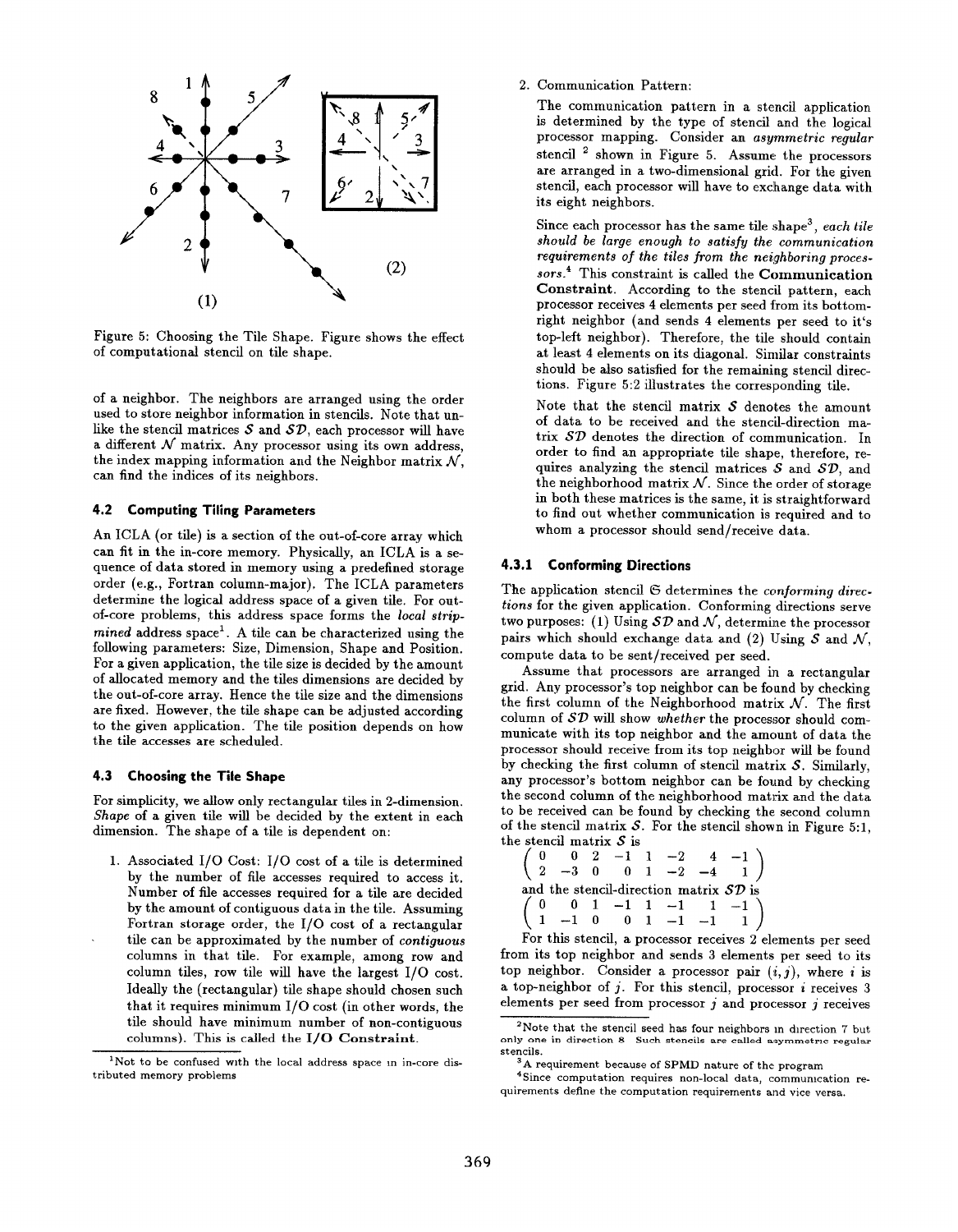2 elements per seed from processor i. Hence, for any processor pair which exhibits top-bottom connectivity, amount of data exchanged can be found by checking columns 1 and 2 of the stencil matrix. The directions 1 and 2 are termed as *conforming directions* and the corresponding columns in the stencil matrix  $SD$  are called *conforming columns*. If a processor pair  $(i, j)$  exhibits left-right connectivity. then the conforming directions will be (3,4). In case of two dimensional stencils, possible pairs of conforming directions include  $(1,2)$ ,  $(3,4)$ ,  $(5,6)$  and  $(7,8)$ . The conforming directions also provide some extra information. Recall that the first column of  $S$  corresponds to a processor receiving two elements per seed from its top neighbor (i.e., communication in direction 1). If the processor has a bottom neighbor, this column also corresponds to the given processor sending two elements per seed to its bottom neighbor (communication in direction 2).

How does information about conforming directions help in finding a suitable tile shape? The communication pattern depends on the position of a tile. Since a tile can exist in different positions, the tile size should be large enough to store the data that needs be sent in any position. For example, for the stencil in Figure 5:1, a processor needs to send 4 elements per seed in direction 8 (top-left) but only 1 element per seed in direction 3 (right). In this case, each tile needs to be large enough to store at least 4 elements along the diagonal but only 1 element along x direction (Figure 5:2).

#### 4.3.2 Tiling Heuristic

For a given stencil matrix  $S$ , memory  $M$  and the neighborhood matrix  $N$ , the tiling heuristic computes the appropriate shape of the rectangular tile. The tiling heuristic consists of two main phases:

- 1. The tiling heuristic first uses the stencil matrix to compute the amount of communication along the conforming directions. Using this information, the heuristic computes the approximate size of a rectangular tile such that the tile can fit in memory and the Communication constraint is satisfied.
- 2. In the next phase, the tiling heuristic analyzes the 1/0 cost and tries to choose a tile shape which has the minimum 1/0 cost. The heuristic will try to find a rectangular tile with the minimum number of contiguous columns (e.g., column tiles) so the the I/O constraint is satisfied.

The tiling heuristic represents a tile using a two dimensional diagonal matrix called the tiling matrix T. Diagonal elements of the tiling matrix denote the extent of the tile in the corresponding dimension. The tiling matrix T can be also used to compute the *degree of freedom*  $(\mathfrak{F})$  of the corresponding tile.  $\mathfrak F$  denotes the possible direction(s) in which the next tile can be fetched. For example, the column and row tiles have  $\mathfrak{F}=1$  whereas generalized rectangular tiles (e.g., square) have  $\mathfrak{F}=2$ . Let  $\mathbb O$  be a diagonal matrix representing the out-of-core local array (OCLA), where each diagonal element denotes the size of the array in the corresponding dimension. Then the degree of freedom  $\mathfrak F$  of a given tile is computed as the number of the non-unit diagonal elements in the diagonal matrix  $\mathbb{F}=[\mathbb{T}^{-1} \ \mathbb{O} ]$ . Note that ceiling function takes into account the cases in which extents of the tiles are not divisors of the OCLA dimensions.



Figure 6: Access Patterns for column tiles and the Schedule Matrices.

The position(s) of the non-unit element(s) denote the direction of freedom. The determinant of the matrix  $F$  denotes the total number of tiles.

#### 5 Scheduling Techniques for eliminating out-of-core communication

This section discusses the second part of the ICLA scheduling problem. i.e.. for a given stencil, compute the access patterns of the tiles (ICLAs) so that the extra file accesses are eliminated.

#### 5.1 Schedule Matrix

The schedule matrix  $H$  determines in which order the data tiles are fetched from the files. The dimensions of the  $H$ are decided by the degree of freedom  $\mathfrak F$  of the corresponding tile. Since we are concerned only with 2-dimensional arrays, 1 and 2 dimensional schedule matrices are possible.

Figure 6 represents the column tile  $(\mathfrak{F}=1)$  and the corresponding schedule matrices. This tile can be fetched in either positive/negative x or y dimension, i.e., the access pattern is monotonic. Figure 6 represents the correspond- () ing schedule matrices. Matrix  $\mathcal{H} = \begin{pmatrix} 1 \ 0 \end{pmatrix}$  denotes access in positive x direction whereas matrix  $\mathcal{H} = \begin{pmatrix} -1 \\ 0 \end{pmatrix}$  $\bar{\rm_{o}}$  ) denote access in negative x direction. A rectangular tile with  $\mathfrak{F}=2$ will have two dimensional schedule matrices [BCR95].

#### 5.2 Scheduling Algorithm

This section describes how to use the schedule matrices for eliminating extra file accesses generated in the In-core communication method.

As noted in the previous section, extra file accesses can be eliminated iff the data to be communicated in always in-core. This condition can be satisfied by: (1) Finding processor groups which can ezchange data and (2) For every such group, computing schedules such that communication is performed only on the in-core data. Such schedules are called conforming schedules. Formally, we can write

#### Theorem 5.1 Tile Scheduling

Schedules  $\mathcal{H}_1$  and  $\mathcal{H}_2$  eliminate extra file  $I/O$  iff they satisfy the following equality

 $\mathcal{H}_i^T \mathcal{S} \mathcal{D}_k = \mathcal{H}_i^T \mathcal{S} \mathcal{D}_l$ .

where  $H$  is the schedule matrix for processors  $i$  and  $j$ ,  $SD_k$ ,  $SD_l$  denote the  $k^{th}$  and  $l^{th}$  column of the stencildirection matrix  $SD$  (i.e., conforming columns for processors  $i$  and  $j$ ).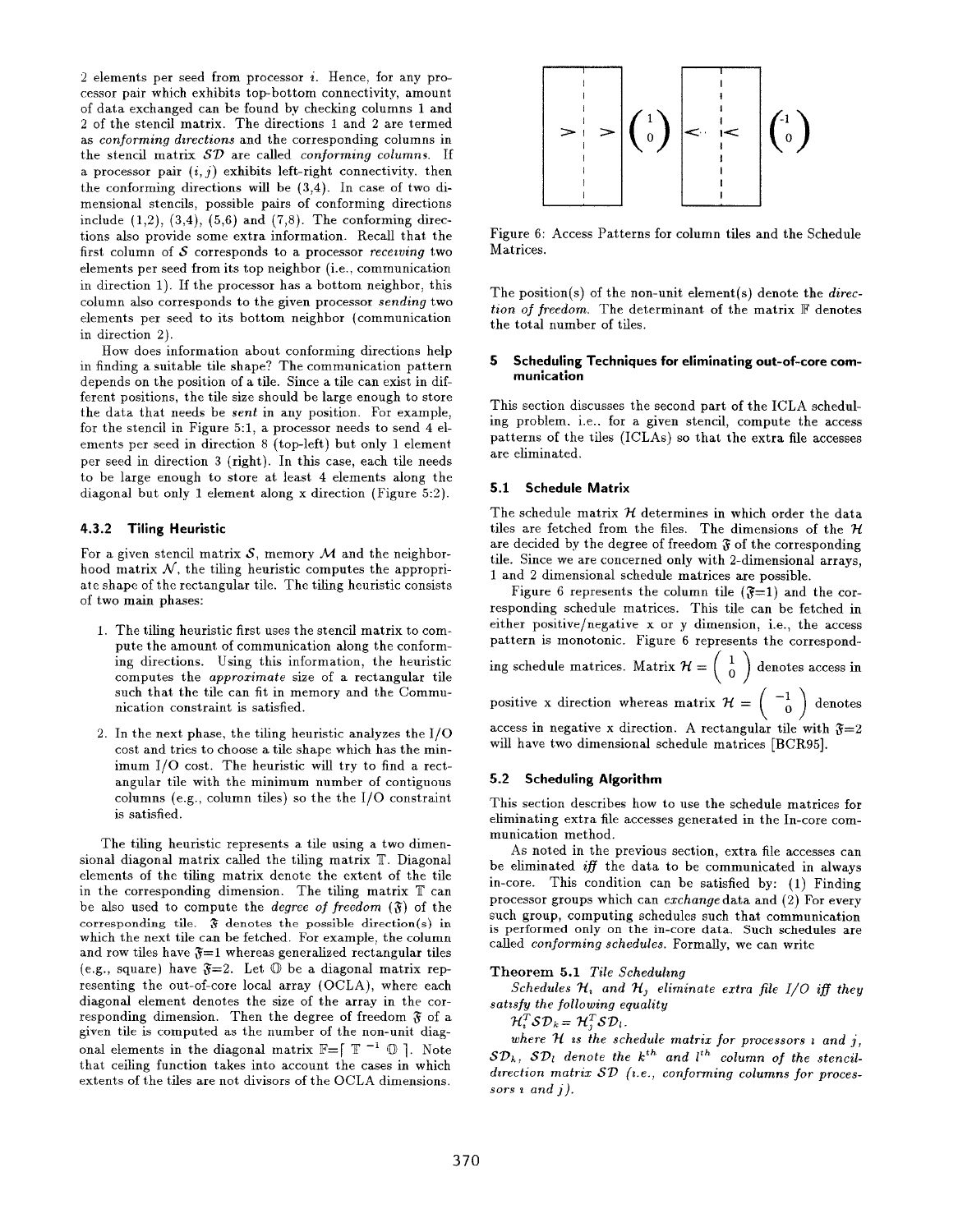# Proof:

- if part: If schedules  $\mathcal H$ , and  $\mathcal H$ , eliminate extra file I/O then they satisfy the equality, is a natural consequence of the definition of the conforming schedules. In order to regain the exchange pattern, two neighboring processors must simultaneously fetch the ICLAS which are on the processor boundary. Since only monotonic access patterns are allowed, the processors  $i$  and  $j$ , should exhibit schedules having different directions. In other words, their schedule directions must correspond with the conforming directions of the  $SD$  matrix. Therefore, these schedules must satisfy Theorem 5.1.
- only if part: Any schedule pair that satisfies the equality must eliminate extra file 1/0, can be proved by contradiction. Let us assume that there exists a schedule pair which satisfies the equality but not eliminate extra file 1/0. In other words, these schedules do not differ in directions (i.e., both may correspond to increasing or decreasing access pattern). Recalling the definition of the conforming directions, if  $SD_k$  and  $SD_l$ denote conforming directions then,  $S\mathcal{D}_k = -S\mathcal{D}_l$  or vice versa. Substituting this property in the equality, we get  $\mathcal{H}_{i}^{T} = -\mathcal{H}_{i}^{T}$ . Therefore, the schedules that satisfy the equality must differ in sign (or direction). This contradicts our assumption. Hence, any schedule pair that satisfies the equality must eliminate extra 1/0.

Theorem 5.1 is not valid for irregular stencils. In other words, there may exist schedules  $\mathcal{H}'_i$  and  $\mathcal{H}'_j$  which will eliminate extra file 1/0 but not satisfy the equality.

We now sketch an argument that for a regular stencil, any schedule computed using Theorem 5.1 does not result in a deadlock. Formal proof is omitted due to lack of space. Let us assume that for a stencil  $\mathfrak{S}'$  and processor map  $P'$ , the scheduling algorithm generates a schedule which results in deadlock. Deadlock occurs when data required by the ICLA of a processor is not present in its neighbor's memory. Since extra file accesses are not allowed, the processoi will suspend its computation. As a result, for the next ICLA, more processors will suspend their computations because the data required by them will not be in memory of the already suspended processor. This effect will snowball; resulting in a deadlock.

Any legal schedule (i.e., a schedule that satisfies Theorem 5.1 ) satisfies constraints generated by conforming directions. Conforming directions clearly define groups of processors which should be scheduled together so that In-core communication will involve only the ezchange of in-core data. Since data exchange involves communication between processor pairs, deadlock is avoided.

The scheduling algorithm consists of three steps:

- $\bullet$  Assign a symbolic schedule matrix to each processo The dimension of the schedule matrix will be equal to the degree of freedom of the tiles.
- Compute the schedule equations for each processor using the stencil matrix and the conforming directions. The schedule equations represent the constraints imposed by the conforming directions.
- Initialize the schedule matrix of any one processor by a legal schedule and compute the corresponding schedules of the remaining processors by reducing the schedule equations. These schedules satisfy the constraints

imposed by conforming directions and regain the  $ex$ change communication pattern.

We demonstrate the scheduling algorithm using the running example (Figure 2) for the column tiles. Initially the algorithm is explained for  $2 \times 2$  processor grid and then extended for a generalized  $m \times n$  processor grid.

## 5.2.1 Tile Scheduling for  $2 \times 2$  Processor Grid

Consider 9-point star stencil  $(\mathfrak{S}_{\alpha}^{*})$  application running on 4 processors arranged as  $2 \times 2$  processor grid (Figure 7). Each processor is associated with an unique two-element address and a corresponding processor index. For example, processor with index 3 has an address  $(1,1)$ . Figure 7 illustrates the ghost area generated for processor 3 by  $\mathfrak{S}_{\alpha}^*$ . Processor 2 also exhibit similar communication patterns. Figures 7:C illustrates the column tiles.



Figure 7: Tiling a  $\mathfrak{S}_{\alpha}^*$  application.

We now outline the computation of schedules using the column tiles. A detailed description of the algorithm using different tile shapes is given in [BCR95].

### Step 1: Assigning Symbolic Schedule Vectors

Since column tiles have  $\mathfrak{F}=1$ , we use symbolic schedule vectors. Let  $\begin{pmatrix} 1 \ b_1^1 \end{pmatrix}$  denote a symbolic schedule vector for processor  $i$ .

Step 2: Computing Schedule Equations. For example, equations for Processor 3 are

1. 
$$
\begin{pmatrix} a_1^3 & b_1^3 \end{pmatrix} \begin{pmatrix} -1 \\ -1 \end{pmatrix} = \begin{pmatrix} a_1^0 & b_1^0 \end{pmatrix} \begin{pmatrix} 1 \\ 1 \end{pmatrix}
$$
  
\n2.  $\begin{pmatrix} a_1^3 & b_1^3 \end{pmatrix} \begin{pmatrix} 0 \\ -1 \end{pmatrix} = \begin{pmatrix} a_1^1 & b_1^1 \end{pmatrix} \begin{pmatrix} 0 \\ 1 \end{pmatrix}$   
\n3.  $\begin{pmatrix} a_1^3 & b_1^3 \end{pmatrix} \begin{pmatrix} -1 \\ 0 \end{pmatrix} = \begin{pmatrix} a_1^2 & b_1^2 \end{pmatrix} \begin{pmatrix} 1 \\ 0 \end{pmatrix}$ 

Step 3: Computing Individual Schedule Matrices

In order to generate individual schedule matrices, ini. tially assign a random schedule to a processor and compute the remaining schedules using the schedule equalities. In our example, let the schedule matrix for processor 3,  $H_3$  be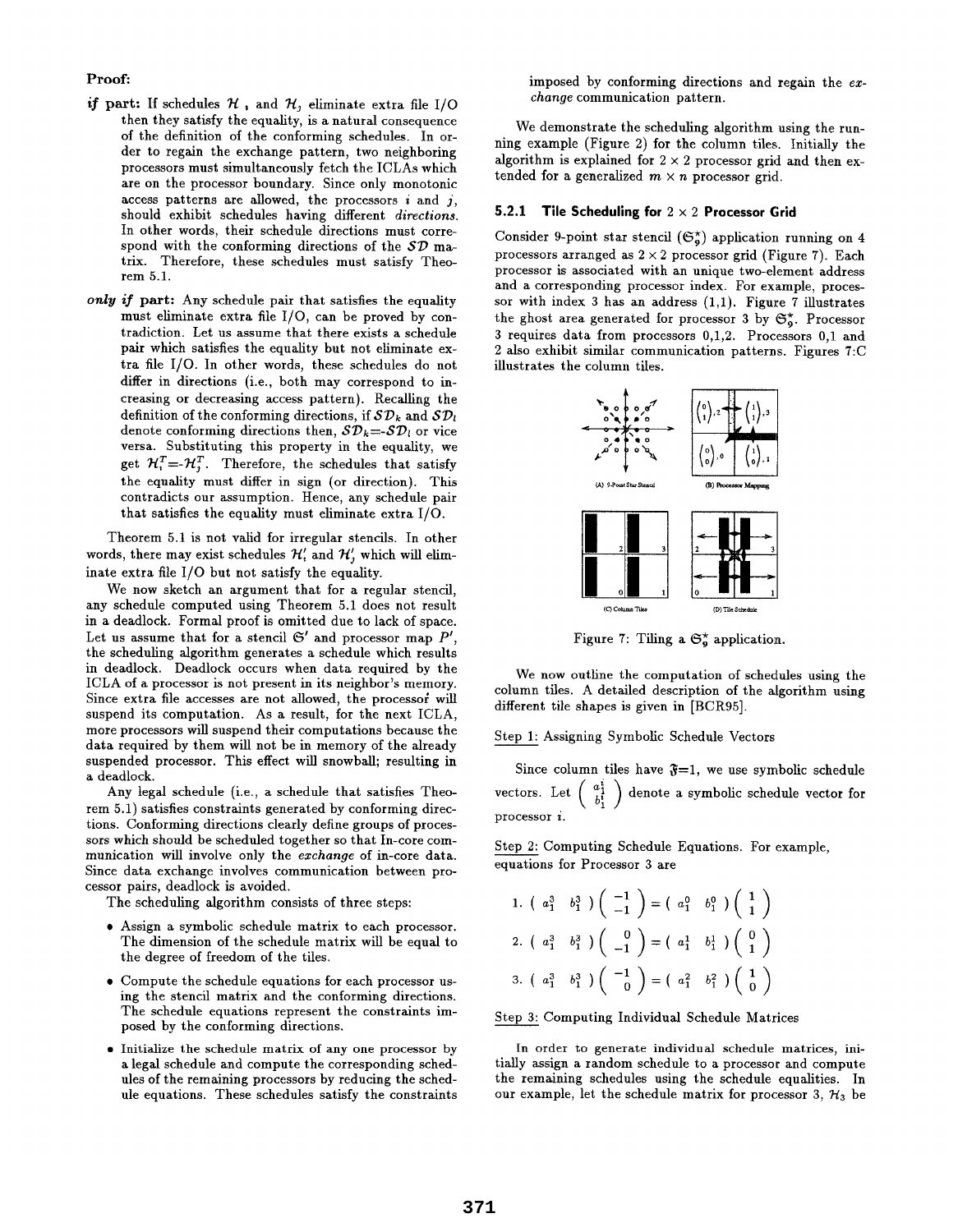$$
\begin{pmatrix} 1 \\ 0 \end{pmatrix}
$$
. Using  $\mathcal{H}_3$  we can compute the following schedule  
\n $\mathcal{H}_0 = \begin{pmatrix} -1 \\ 0 \end{pmatrix}$ ,  $\mathcal{H}_1 = \begin{pmatrix} 1 \\ 0 \end{pmatrix}$ ,  $\mathcal{H}_2 = \begin{pmatrix} -1 \\ 0 \end{pmatrix}$ .

Figure 7:D presents the corresponding tile access pattern. In this access pattern, for each ICLA, every processor ezchanges data with its neighbors. Thus communication involves only inter-processor communication and extra file 1/0 is eliminated.

#### 5.2.2 Tile Scheduling for  $m \times n$  Processor Grid

In the previous section, we described the scheduling algorithm for a simple  $2 \times 2$  processor grid. In this section, we extend the algorithm to any arbitrary grid of size  $m \times n$ .

#### Generalized Algorithm

- 1. Consider the processor grid as a collection of point in the integer lattice  $L_2$ . Each processor can be addressed using a 2-element vector  $(i, j)$ . Assign indices to the processors,  $p_i$ , according to their positions in the lattice (Figure 8).
- 2. Choose a  $2 \times 2$  grid of processors. For simplicity, we always choose a grid containing processor O. For example, in Figure 8 we choose the grid of processors  $0.1,3$  and 4. We call this grid as a reference grid.
- 3. From the chosen reference grid, choose an interior processor (not situated on a grid boundary) as a reference processor. It should be noted that using our index ordering, the reference processor will always have odd index (or address  $(i,j)$ , where i and j are odd).
- 4. Generate schedule matrices and the corresponding equations for the reference grid. Assign a random schedule to the reference processor and compute the schedules of the remaining processors in the reference grid.
- $5.$  We can now extrapolate the schedule to all the remain ing processors in the grid using the following lemma

# Lemma 5.1 Generalized Scheduling

Consider a processor from the reference grid having address  $(i, j)$ . Let  $\mathcal{H}_{ref}$  denote its schedule matrix. Then all the processors having addresses  $(i + l \times 2, j + k \times 2), 0 \leq k, l$ have the same schedule matrix.

Figure 8 presents a schedule for the running example using the column tiles. In all the cases, processor 3 is chosen as the reference processor. Processors  $0$  (address  $(0,0)$ ), 2 (address (0.2)), 6 (address (0,2)) and 8 (address (2,2)) share the schedule matrix  $\mathcal{H}_1$ . It should be noted that this cookie-cutter approach allows schedule reuse and prevents computation of schedule for every processor.

#### 6 Experimental Results

This section summaries experimental performance results of out-of-core stencil computations using the 9-point stencil on the Intel Paragon. The reader is referred to [BCR95] for more detailed results. These experiments were performed on out-of-core square arrays distributed in BLOCK-BLOCK fashion. The main goal of the experiments was to analyze the effects of allocated memory, tile shape and ICLA schedule on the communication cost. Each experiment was run for three



Figure 8: Tile Scheduling for  $\mathfrak{S}_{\alpha}^*$  for a  $3 \times 3$  processor grid.

tile shapes, column, row and square and in each case, the cost of local 1/O, LIO and inter-processor communication, COMM was measured. Table 1 presents the COMM times for the 9-point star stencil using  $8K \times 8K$  array distributed on 64 processors. The table shows COMM for unscheduled and scheduled access patterns for two memory sizes  $(\frac{1}{4}^{th}$  and  $\frac{1}{16}$ <sup>th</sup> of the OCLA size) and computes the resultant perfo mance gain. Note that we didnot run experiments using the row tiles for unscheduled access patterns since the excessive 1/0 cost made them impractical.

Table 1: COMM gain for column, row and square tiles for  $\mathfrak{S}_9^*$ . Time in seconds

| Tile   | Memory | Unscheduled | Scheduled | Gain     |
|--------|--------|-------------|-----------|----------|
| Column | 1/16   | 1.88        | 0.05      | 31.86    |
|        |        | 2.06        | 0.05      | 39.84    |
| Row    | 1/16   | 1.88        | 0.06      | 28.96    |
|        |        | 2.06        | 0.05      | 42.4     |
| Square | 1/16   | 213.18      | 0.015     | 14025    |
|        |        | 192.2       | 0.0053    | 35992.51 |

From Table 1, we observe that

- In absence of scheduling, for all three tiles, COMM does not change significantly as the amount of allocated memory is varied. This is because, as the allocated memory is decreased, the cost of interprocessor communication decreases (since the amount of data to be communicated decreases) but the number of file accesses increase, thus offsetting any gain obtained from reduction in inter-processor communication. However, as the amount of allocated memory is decreased, the number of file accesses increase, thus increasing the local 1/0 cost, LIO. When the allocated memory is less, LIO cost dominates the overall cost. As the amount of allocated memory increases, COMM becomes dominant.
- LIO depends on the shape of the tile. Column tiles, incur least LIO, followed by square tiles and row tiles. For the application illustrated in Table 1, when the allocated memory is  $\frac{1}{16}$  the OCLA size, LIO for colum tiles is  $13.77$  seconds, for square tiles is  $417.77$  second and for row tiles is 1540.95 seconds.
- In all cases, the in-core communication cost is significantly reduced by scheduling the tiles. The effect of tile scheduling is more prominent in the cases where the